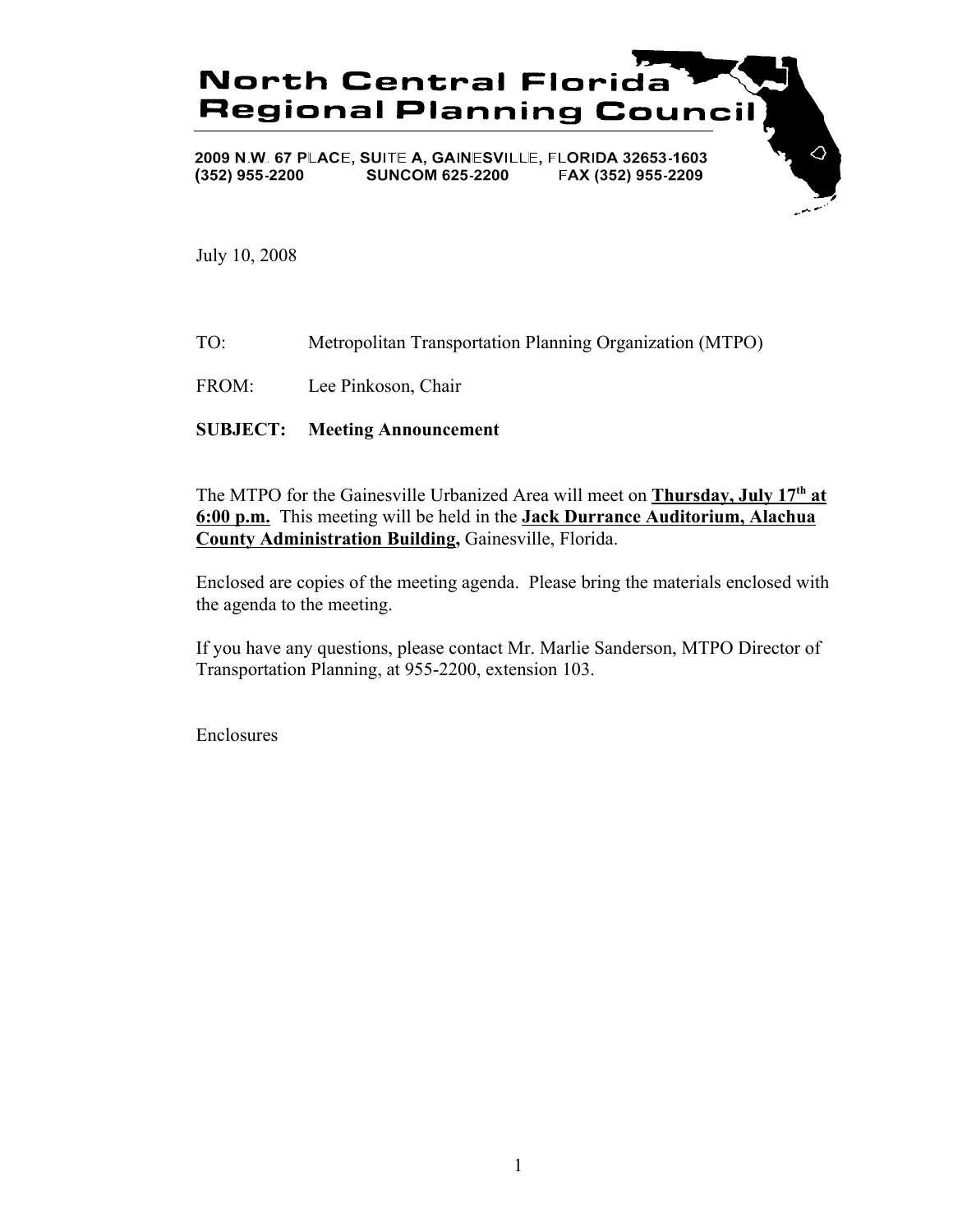

#### **AGENDA**

# **METROPOLITAN TRANSPORTATION PLANNING ORGANIZATION FOR THE GAINESVILLE URBANIZED AREA**

**Jack Durrance Auditorium Thursday, 6:00 p.m.** Alachua County Administration Building **July 17, 2008 Gainesville, Florida**

#### **STAFF RECOMMENDATION**

| Page $*3$            | I.  | <b>Approval of the Meeting Agenda</b><br><b>APPROVE BOTH AGENDAS</b><br>and Consent Agenda                                                        |  |  |
|----------------------|-----|---------------------------------------------------------------------------------------------------------------------------------------------------|--|--|
|                      |     | The MTPO needs to review and approve both agendas                                                                                                 |  |  |
| Page $*79$           | П.  | <b>NO ACTION REQUIRED</b><br><b>Transportation Disadvantaged Program-</b><br><b>Minority Set-A-Side for Vendors</b>                               |  |  |
|                      |     | A member of the MTPO has requested the opportunity to discuss this issue                                                                          |  |  |
| Page #81             | Ш.  | <b>Transportation Disadvantaged Program (TD)-</b><br><b>FORWARD</b><br><b>Community Transportation Coordinator</b><br><b>RECOMMENDATION</b>       |  |  |
|                      |     | The MTPO needs to forward its recommendation to the Florida TD<br>Commission concerning who should be the Coordinator for Alachua County          |  |  |
| Page $*87$           | IV. | <b>FDOT Adopted Five Year Work Program-</b><br><b>NO ACTION REQUIRED</b>                                                                          |  |  |
|                      |     | The Florida Department of Transportation (FDOT) has requested time on<br>today's agenda to discuss the adopted 2008/2009 - 2012/2013 Work Program |  |  |
| <b>Back</b><br>Cover | V.  | <b>AGREE TO MEET ON SEPTEMBER 11TH</b><br><b>Next MTPO Meeting</b>                                                                                |  |  |
|                      |     | At this time, we are not aware of any agenda items that require the MTPO to<br>meet on August $14th$                                              |  |  |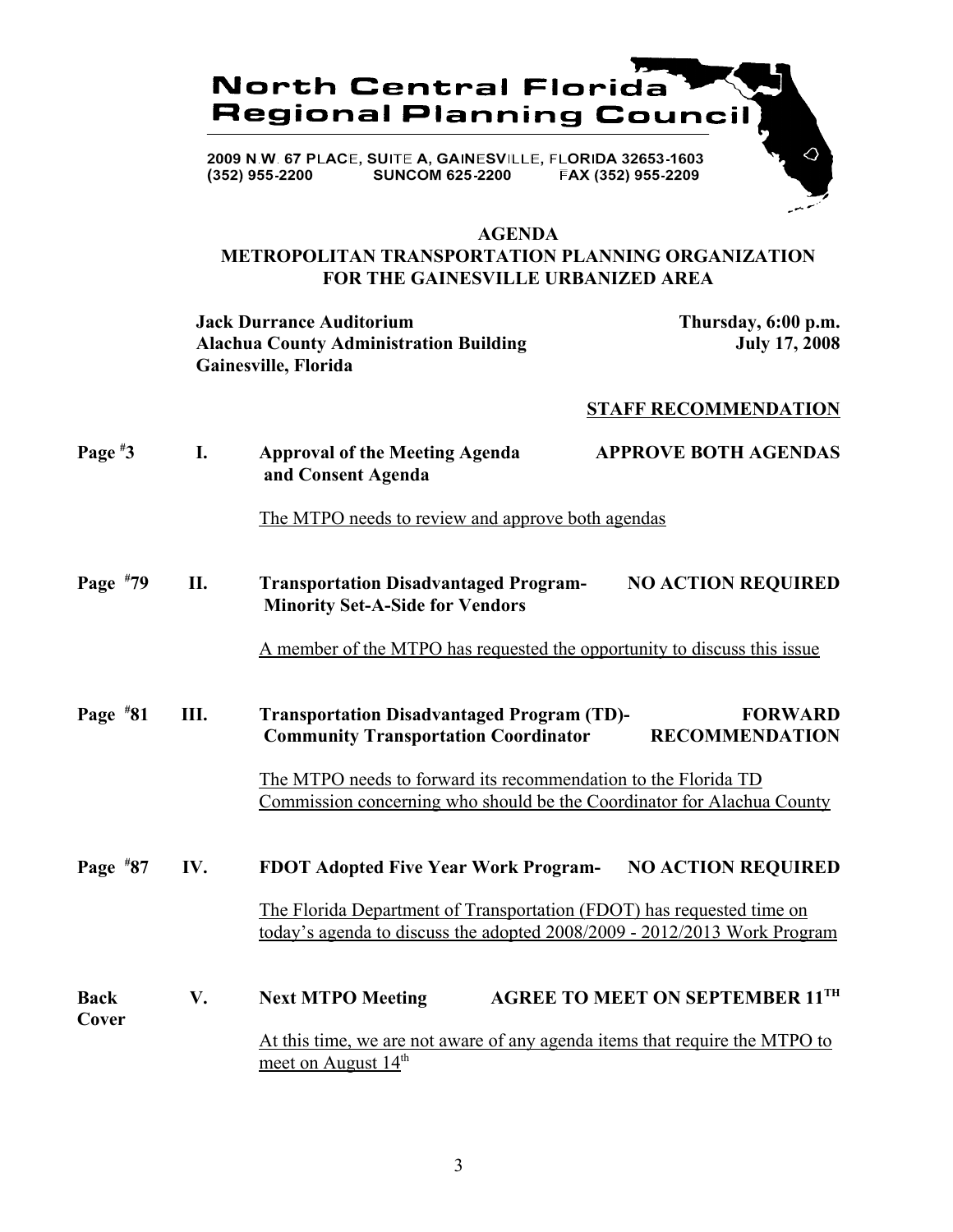# **VI. Comments**

- A. MTPO Members\*
- B. Citizen Comments
- C. Chair's Report (if necessary)\*

Please bring the enclosed materials to the meeting. If you have any questions regarding the agenda items or enclosed materials, please contact Mr. Marlie Sanderson, AICP, MTPO Director of Transportation Planning, at 955-2200, Extension 103.

\*No handout included with the enclosed agenda material.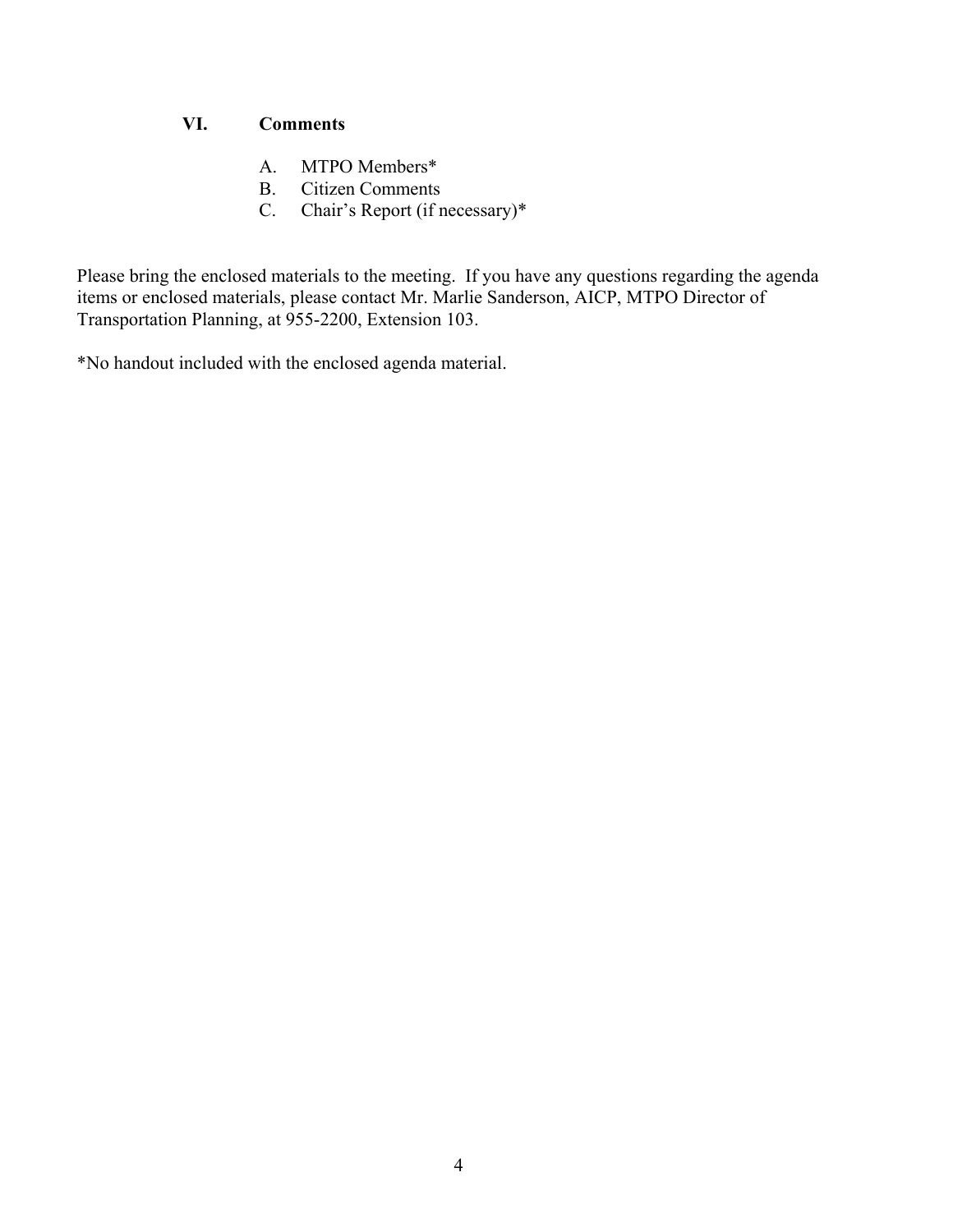

## **CONSENT AGENDA METROPOLITAN TRANSPORTATION PLANNING ORGANIZATION FOR THE GAINESVILLE URBANIZED AREA**

**Jack Durrance Auditorium Thursday, 6:00 p.m.** Alachua County Administration Building **July 17, 2008 Gainesville, Florida**

#### **STAFF RECOMMENDATION**

| Page $*7$            | CA.1 | <b>MTPO Minutes-May 29, 2008</b>                                                                                                                     | <b>APPROVE MINUTES</b>                          |
|----------------------|------|------------------------------------------------------------------------------------------------------------------------------------------------------|-------------------------------------------------|
|                      |      | This set of MTPO minutes is ready for review                                                                                                         |                                                 |
| Page <sup>#</sup> 19 | CA.2 | <b>Title VI Nondiscrimination Policy</b>                                                                                                             | <b>APPROVE POLICY</b>                           |
|                      |      | The MTPO needs to adopt a nondiscrimination policy                                                                                                   |                                                 |
| Page <sup>#27</sup>  | CA.3 | SW 20 <sup>th</sup> Avenue Corridor Study                                                                                                            | <b>AUTHORIZE CHAIR TO</b><br><b>SEND LETTER</b> |
|                      |      | The MTPO asked FDOT to suspend work on this Study until the Urban Village<br>Subcommittee forwarded its final report and recommendations to the MTPO |                                                 |
| Page $*35$           | CA.4 | Proposed Budgets for FY 2007-2008 and<br>FY 2008-2009                                                                                                | <b>APPROVE STAFF</b><br><b>RECOMMENDATION</b>   |
|                      |      | These budgets will allow staff to monitor MTPO expenditures and make<br>appropriate adjustments as needed                                            |                                                 |
| Page $*41$           | CA.5 | <b>Transportation Disadvantaged Program-</b><br><b>Resolution of Appreciation</b>                                                                    | <b>APPROVE RESOLUTION</b>                       |
|                      |      | This resolution is for a member of the Coordinating Board who recently resigned                                                                      |                                                 |